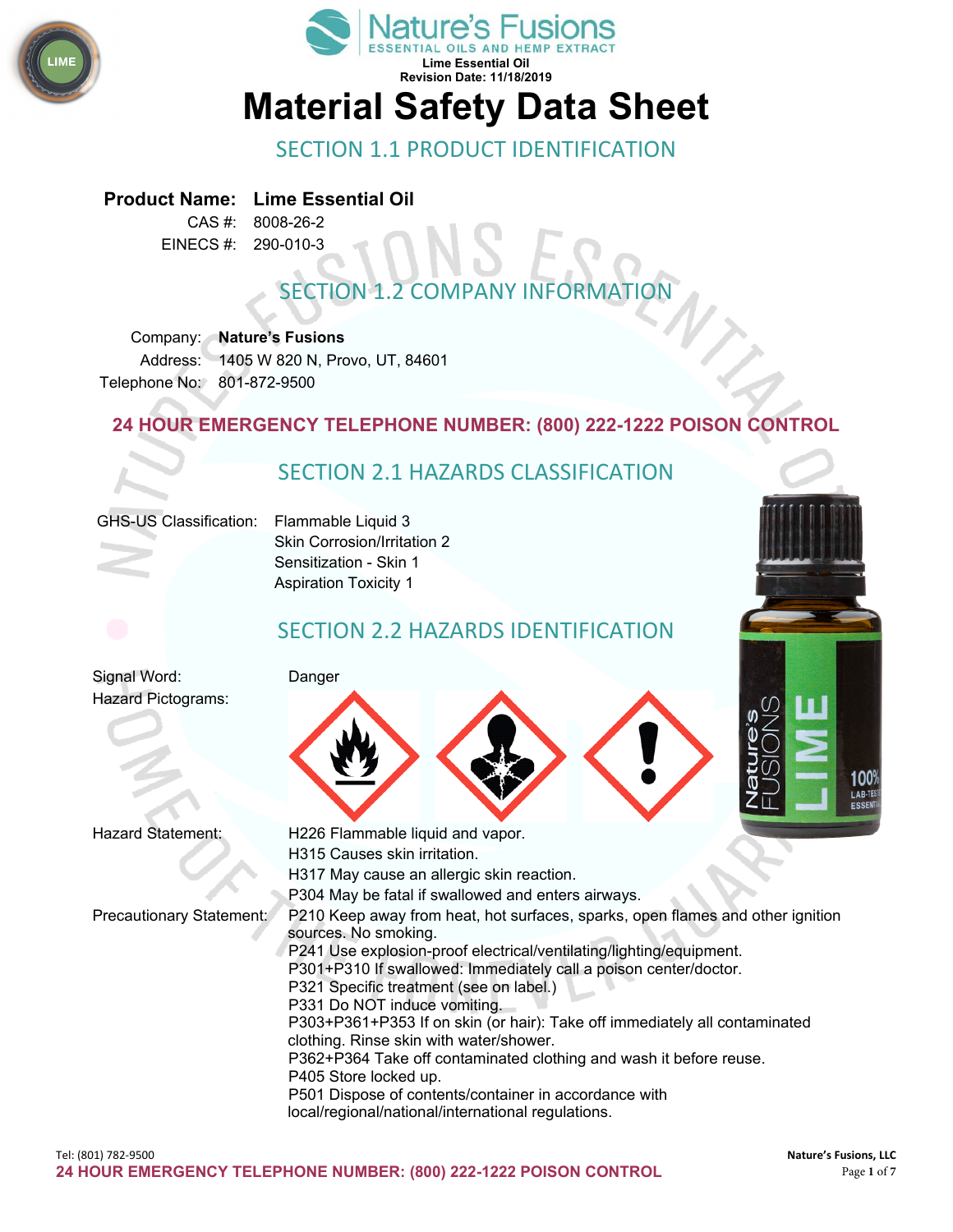



Other Hazards: The substance does not satisfy the PBT or vPvP criteria in accordance with annexe XIII of the REACH regulations EC 1907/2006. SECTION 3. COMPOSITION SECTION 4.1 NECESSARY FIRST AID MEASURES Eye Contact: Wash thoroughly with fresh, clean water for 15 minutes holding the eyelids open. If there is any redness, pain or visual impairment, consult an ophthalmologist. Inhalation: No additional information available. Ingestion: Do not give the patient anything orally. In the event of swallowing, if the quantity is small (no more than one mouthful), rinse the mouth with water and consult a doctor. Keep the person exposed at rest. Do not force vomiting. Seek medical attention immediately, showing the label. If swallowed accidentally, call a doctor to ascertain whether observation and hospital care will be necessary. Show the label. If swallowed accidentally, do not allow to drink, do not induce vomiting and transfer to hospital immediately by ambulance. Show the label to the doctor. Skin Contact: Remove contaminated clothing and wash the skin thoroughly with soap and water or a recognized cleaner. Watch out for any remaining product between skin and clothing, watches, shoes, etc. In the event of an allergic reaction, seek medical attention. If the contaminated area is widespread and/or there is damage to the skin, a doctor must be consulted, or the patient transferred to hospital. SECTION 4.2 SYMPTOMS Eye Contact: No additional information available. Inhalation: No additional information available. Ingestion: No additional information available. Skin Contact: No additional information available. SECTION 4.3 OTHER FIRST AID MEASURES Medical Attention/Special Treatment: Treat symptomatically. SECTION 5.1 EXTINGUISHING Suitable Extinguishing media: Halon. Foam. ABC-Powder. BC-Powder. CO2. Unsuitable Extinguishing media: Water. SECTION 5.2 SPECIAL HAZARDS **Product Name CAS # EC# Concentration** Lime 8008-26-2 290-010-3 100%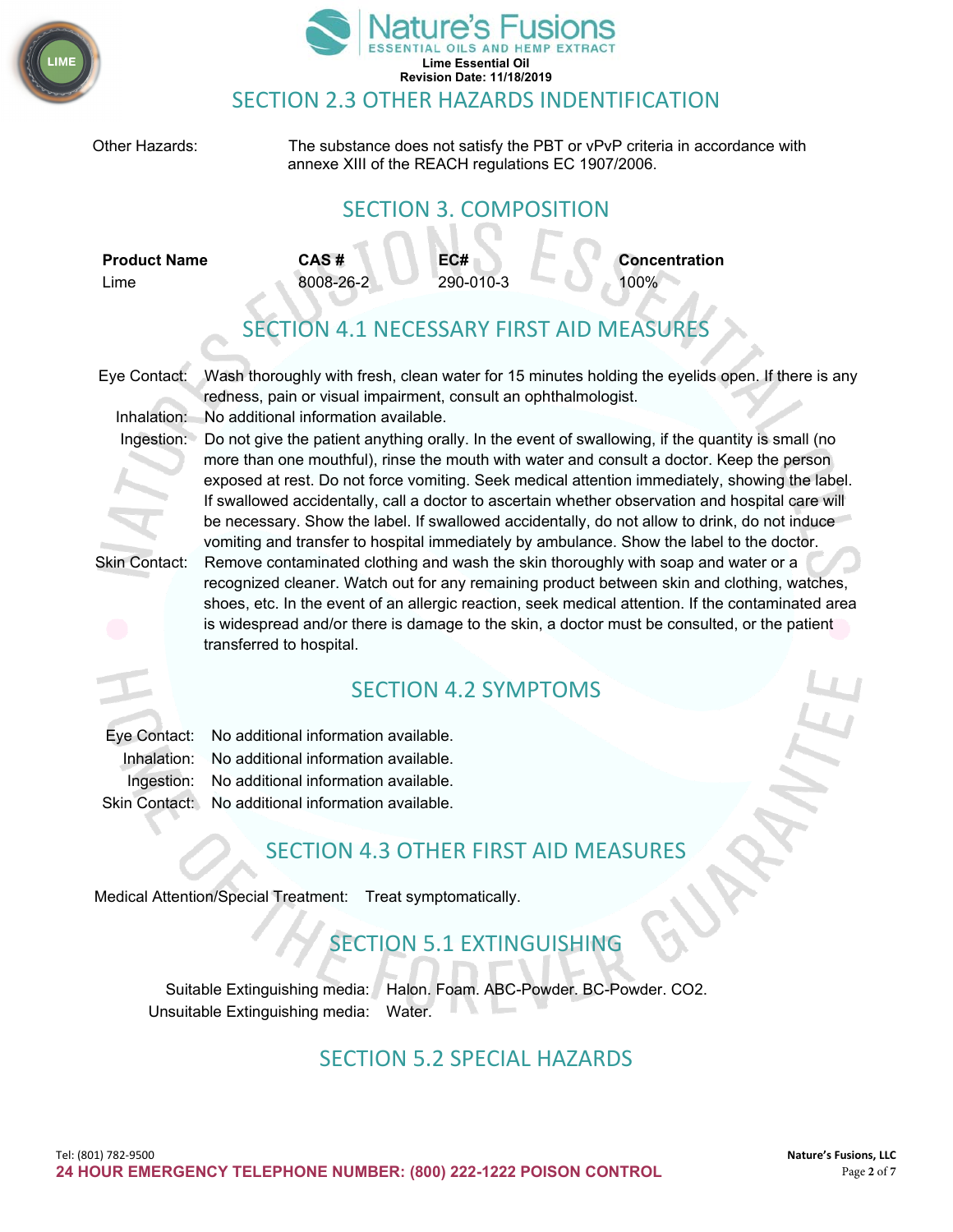



**Lime Essential Oil Revision Date: 11/18/2019**

Special Hazards Arising from Chemical: A fire will often produce a thick black smoke. Exposure to decomposition products may be hazardous to health. Do not breathe in smoke. In the event of a fire, the following may be formed: CO, CO2.

### SECTION 5.3 FIRE FIGHTING MEASURES

Firefighter Instructions: No additional information available. Protection during firefighting: Fire-fighting personnel are to be equipped with autonomous insulating breathing apparatus.

## SECTION 6.1 ACCIDENTAL RELEASE MEASURES

Personal Precautions: Avoid and contact with the skin and eyes. Protective equipment: No additional information available.

Environmental Precautions: Contain and control the leaks or spills with non-combustible absorbent materials such as sand, earth, vermiculite, diatomaceous earth in drums for waste disposal. Prevent any material from entering drains or waterways. If the product contaminates waterways, rivers or drains, alert the relevant authorities in accordance with statutory procedures. Use drums to dispose of collected waste in compliance with current regulations.

## SECTION 6.2 ACCIDENTAL RELEASE CLEANING MEASURES

Methods and Material for Cleaning Up: Clean preferrably with a detergent, do not use solvents.

## SECTION 7.1 PRECAUTIONS FOR HANDLING

Precautions for handling: Always wash hands after handling. Remove and wash contaminated clothing before re-using. Ensure that there is adequate ventilation, especially in confined areas. Remove contaminated clothing and protective equipment before entering eating areas.

## SECTION 7.2 CONDITIONS FOR SAFE STORAGE

Conditions for safe storage: Keep the container tightly closed in a dry, well-ventilated place. Keep away from food and drink, including those for animals. Keep away from all sources of ignition - do not smoke. Keep well away from all sources of ignition, heat and direct sunlight. Avoid accumulation of electrostatic charges. The floor must be impermeable and form a collecting basin so that, in the event of an accidental spillage, the liquid cannot spread beyond this area.

### SECTION 8.1 EXPOSURE AND ENGINEERING CONTROLS

| PEL, ACGIH, TLV exposure limit: No additional information available.              |
|-----------------------------------------------------------------------------------|
| Appropriate engineering controls: Showers. Eyewash stations. Ventilation systems. |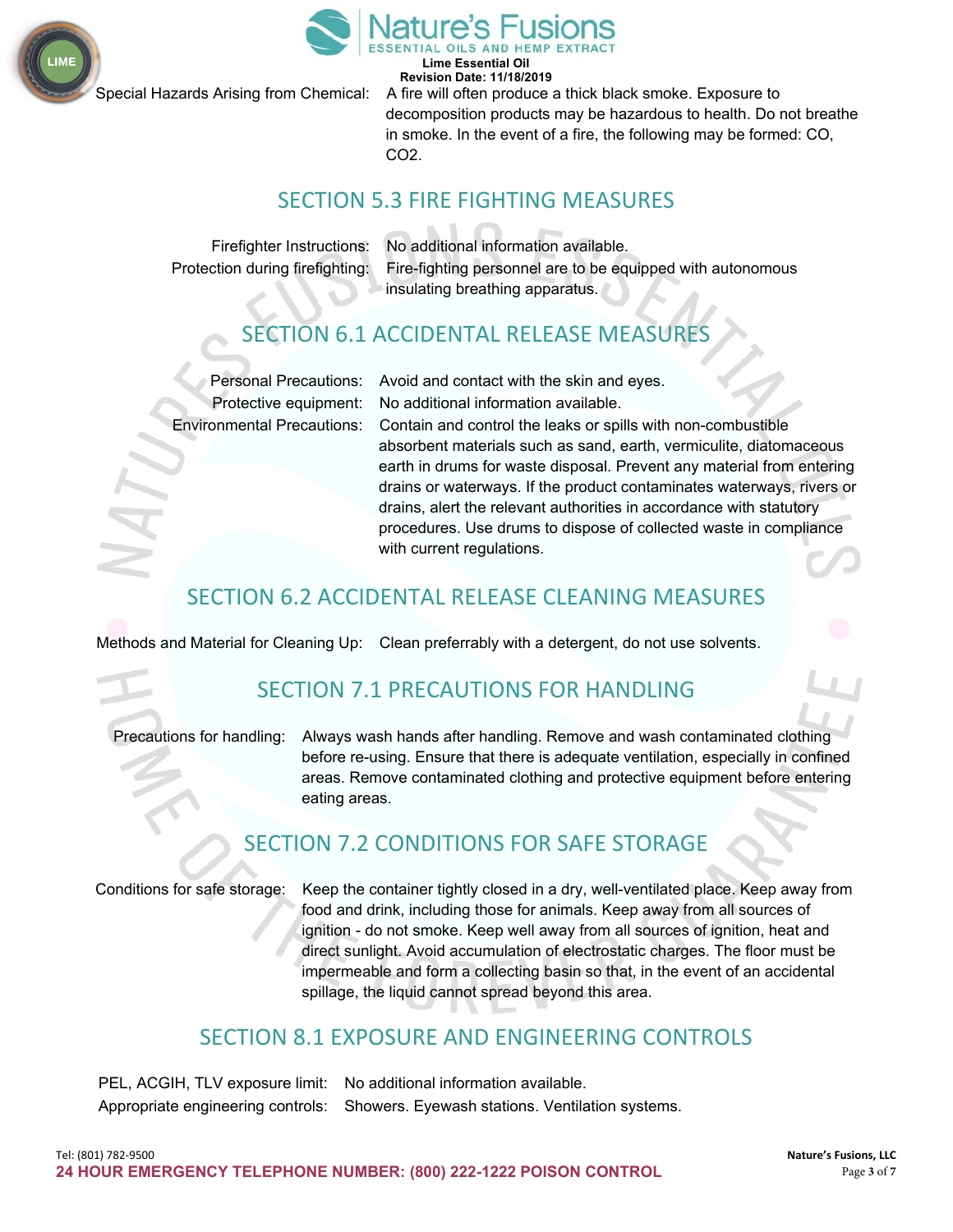



### SECTION 8.2 PERSONAL PROTECTION/EQUIPMENT

Eye/Face Protection: Avoid contact with eyes. Use eye protectors designed to protect against liquid splashes. Before handling, wear safety goggles with protective sides accordance with standard EN166. In the event of high danger, protect the face with a face shield. Prescription glasses are not considered as protection. Individuals wearing contact lenses should wear prescription glasses during work where they may be exposed to irritant vapors. Provide eyewash stations in facilities where the product is handled constantly. Hand Protection: Wear protective gloves. The glove material has to be impermeable and resistant to the product/substance/preparation. Due to missing tests no

Respiratory Protection: No additional information available. Environmental Exposure Control: No additional information availabl.e

recommendation to the glove material can be given for the product/preparation/chemical mixture. Skin and Body Protection: Avoid skin contact. Wear suitable protective clothing. Suitable type of protective clothing: In the event of substantial spatter, wear liquid-tight protective clothing against chemical risks (type 3) in accordance with EN14605 to prevent skin contact. In the event of a risk of splashing, wear protective clothing against chemical risks (type 6) in accordance with EN13034 to prevent skin contact. Work clothing worn by personnel shall be laundered regularly. After contact with the product, all parts of the body that have been soiled must be washed.

### SECTION 8.3 ADDITIONAL INFORMATION

Other: No additional information availabl.e

### SECTION 9.1 PHYSICAL PROPERTIES

Appearance: Thin, colorless to pale yellow liquid. Odor: Top note with a medium aroma, this particular Lime has a dryer camphoraceous note because of the chemical constituents in younger limes. Odor Threshold: No data available. Physical State: Liquid.

 $\mathcal{C}$ 

# SECTION 9.2 CHEMICAL PROPERTIES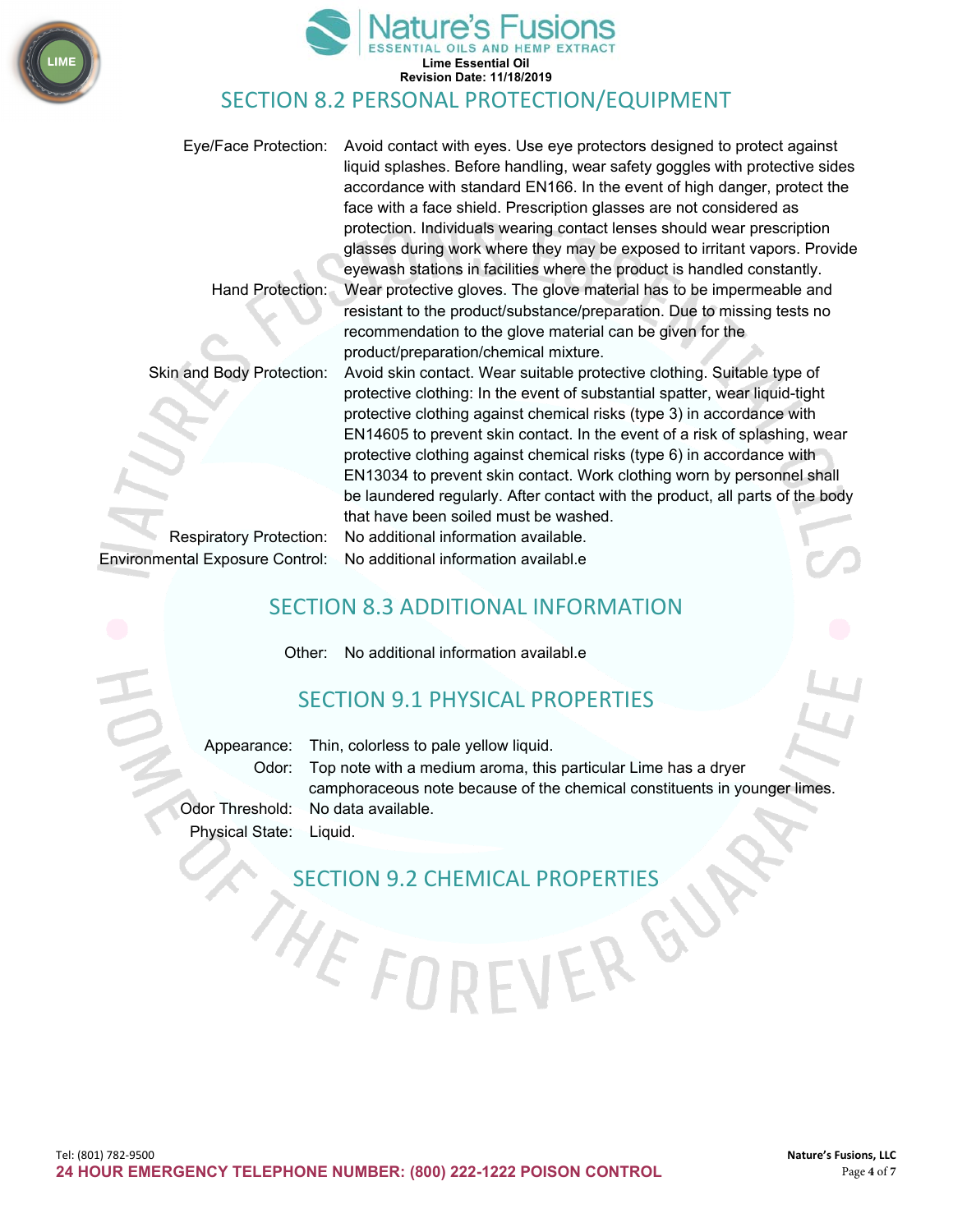



**Lime Essential Oil Revision Date: 11/18/2019**

| pH:                                         | No data available.                            |
|---------------------------------------------|-----------------------------------------------|
| <b>Melting Point/Freezing Point:</b>        | No data available.                            |
| Boiling Point:                              | No data available.                            |
| Flash Point:                                | 45° C                                         |
| <b>Evaporation Rate:</b>                    | No data available.                            |
| Flammability (solid, gas):                  | No data available.                            |
| Explosive limits:                           | No data available.                            |
| Vapor Pressure:                             | Between 175 kPa and 300 kPa Inclusive @ 50° C |
| Vapor Density:                              | No data available.                            |
| Specific Gravity:                           | $0.850 - 0.876$ @ 15° C (59° F)               |
| Solubility:                                 | Insoluble.                                    |
| Partition coefficient:<br>(n-octanol/water) | No data available.                            |
| <b>Autoignition Temp:</b>                   | No data available.                            |
| Decomposition Temp:                         | No data available.                            |
| Viscosity:                                  | $v < 7$ mm2/s (40 $^{\circ}$ C)               |

# SECTION 10. STABILITY AND REACTIVITY

 $N_{\hat{\zeta}_{q}}$ 

| Reactivity:                                               | No additional information available.                                                                                                                                |  |
|-----------------------------------------------------------|---------------------------------------------------------------------------------------------------------------------------------------------------------------------|--|
| <b>Chemical Stability:</b>                                | The substance is stable under the recommended handling and storage<br>conditions in section 7.                                                                      |  |
| Hazardous Reactions:                                      | When exposed to high temperatures, the substance can release hazardous<br>decomposition products, such as carbon monoxide and dioxide, fumes and<br>nitrogen oxide. |  |
| Incompatible Materials:                                   | Water.                                                                                                                                                              |  |
| <b>Hazardous Combustion</b><br>or Decomposition Products: | The thermal decomposition may release/form: CO, CO2.                                                                                                                |  |
|                                                           |                                                                                                                                                                     |  |

## SECTION 11.1 ROUTES OF EXPOSURE

| Inhalation:          | Exposure to vapors from this solvent more than the stated occupational exposure        |
|----------------------|----------------------------------------------------------------------------------------|
|                      | limit may result in adverse health effects such as mucous membrane and                 |
|                      | respiratory system irritation and adverse effects on kidney, liver and central nervous |
|                      | system. May be fatal if swallowed and enters airways.                                  |
| <b>Skin Contact:</b> | Repeated or prolonged contact with the substance may cause removal of natural oil      |
|                      | from the skin resulting in non-allergic contact dermatitis and absorption through the  |
|                      | skin. May cause an allergic reaction by skin contact.                                  |
| Eye Contact:         | May have reversible effects on the eyes, such as eye irritation which is totally       |
|                      | reversible by the end of observation at 21 days. Splashes in the eyes may cause        |
|                      | irritation and reversible damage.                                                      |
| Ingestion:           | Aspiration toxicity includes severe acute effects such as chemical pneumonia,          |
|                      | varying degrees of pulmonary injury or death following aspiration.                     |

## SECTION 11.2 RELATED SYMPTOMS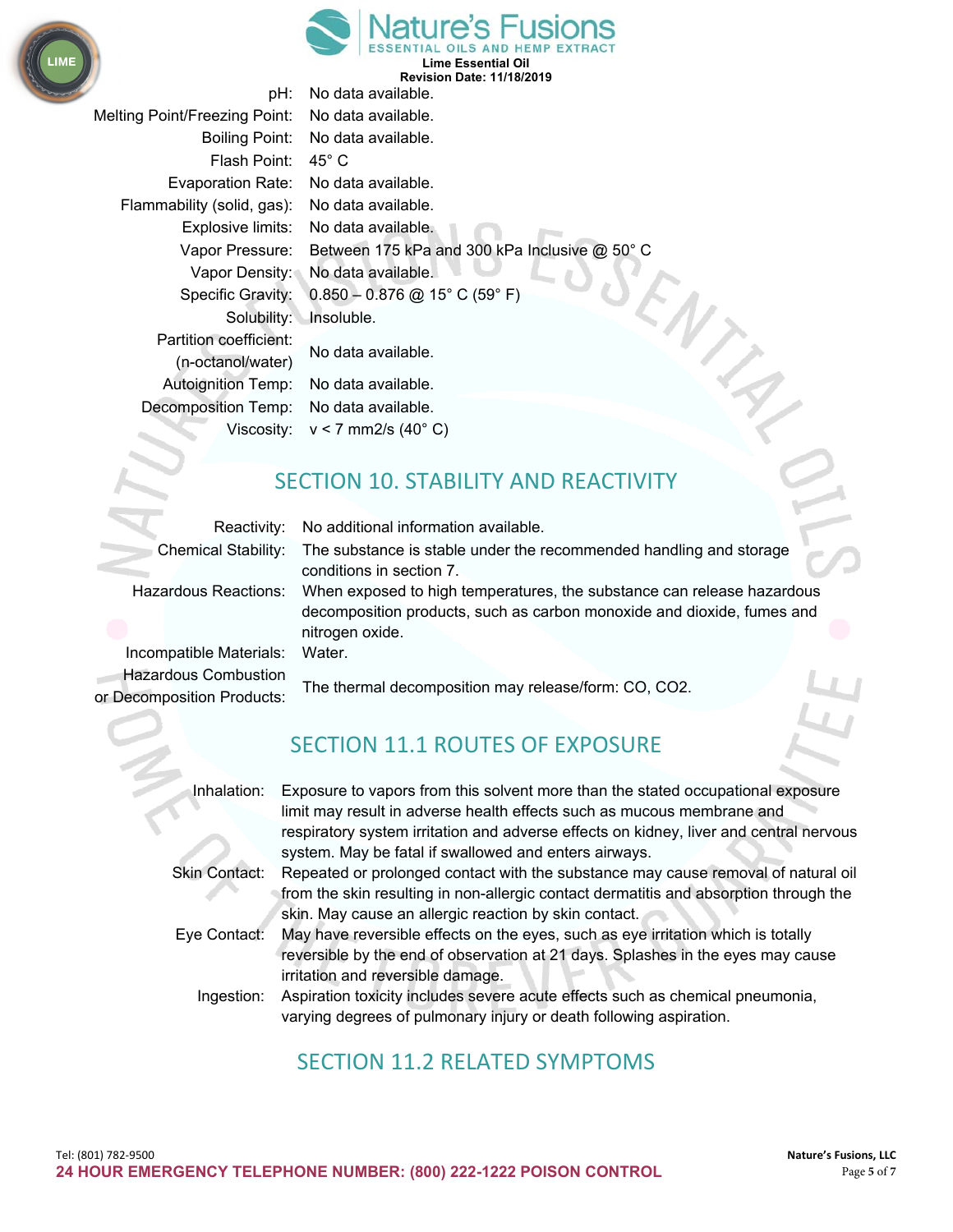

**Lime Essential Oil Revision Date: 11/18/2019**

Inhalation: Refer to section 4.2 Skin Contact: Refer to section 4.2 Eye Contact: Refer to section 4.2 Ingestion: Refer to section 4.2

## SECTION 11.3 OTHER TOXICOLOGICAL INFORMATION

Delayed/Chronic Effects: May cause allergic reactions on skin, may result in difficulty breathing. Toxicity: No additional information available. Carcinogenic: Not Carcinogenic.

## SECTION 12.1 ECOLOGICAL INFORMATION

Eco-toxicity: Toxic to aquatic life with long lasting effects. The product must not be allowed to run into drains or waterways.

Persistence and Degradability: No additional information available. Bio-accumulative: No additional information available. Mobility in Soil: No additional information available.

### SECTION 12.2 OTHER ECOLOGICAL INFORMATION

Other Adverse Effects: No additional information available.

## SECTION 13. DISPOSAL CONSIDERATION

Waste Disposal Method: Waste management is carried out without endangering human health, without harming the environment and, without risk to water, air, soil, plants or animals. Recycle or dispose of waste in compliance with current legislation, preferably via a certified collector or company. Do not contaminate the ground or water with waste, do not dispose of waste into the environment. Contaminated Packaging Disposal Method: Empty container completely. Keep label on container. Give to a certified disposal contractor.

### SECTION 14. TRANSPORT INFORMATION

DOT Shipping (Land): Regulated. Marine Pollutant: Yes. IATA Shipping (Air): Regulated IMDG Shipping (Boat): Regulated UN #: 1197 Hazard Class: 3 Packaging Group: III

Proper Shipping Name: Extracts, Flavoring, Liquid

### SECTION 15. REGULATORY INFORMATION